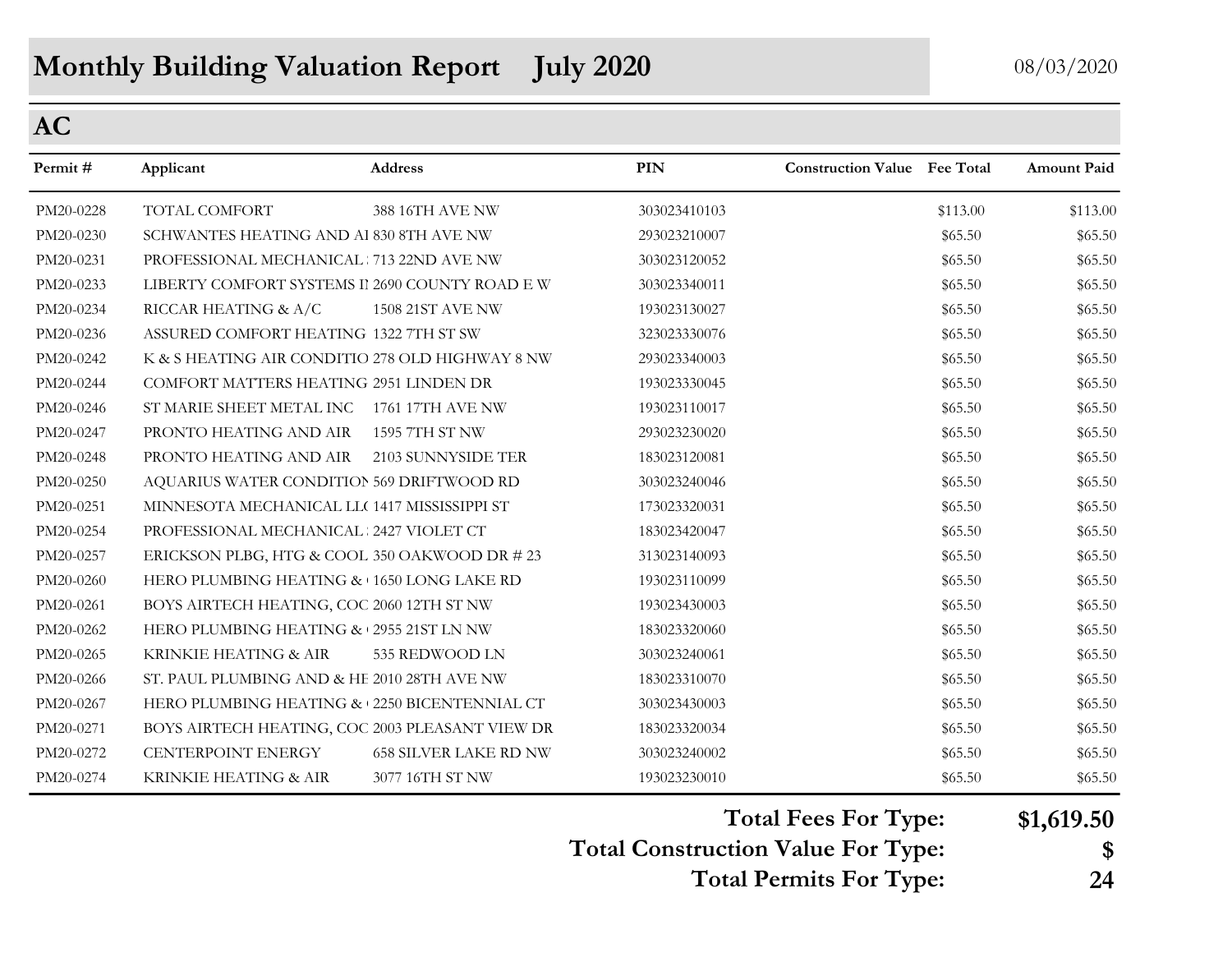# **AC/Furnace**

| Applicant                                       |                               | PIN                                                                                                                                                                                                                                           |                        |             | <b>Amount Paid</b>                                                                                                                                                                                                                                                                                                                                                                                                                                          |
|-------------------------------------------------|-------------------------------|-----------------------------------------------------------------------------------------------------------------------------------------------------------------------------------------------------------------------------------------------|------------------------|-------------|-------------------------------------------------------------------------------------------------------------------------------------------------------------------------------------------------------------------------------------------------------------------------------------------------------------------------------------------------------------------------------------------------------------------------------------------------------------|
|                                                 |                               | 323023310065                                                                                                                                                                                                                                  |                        | \$113.00    | \$113.00                                                                                                                                                                                                                                                                                                                                                                                                                                                    |
|                                                 |                               | 313023130102                                                                                                                                                                                                                                  |                        | \$113.00    | \$113.00                                                                                                                                                                                                                                                                                                                                                                                                                                                    |
|                                                 |                               | 193023210096                                                                                                                                                                                                                                  |                        | \$113.00    | \$113.00                                                                                                                                                                                                                                                                                                                                                                                                                                                    |
| KRINKIE HEATING & AIR                           | 550 SILVER LAKE RD NW         | 303023240108                                                                                                                                                                                                                                  |                        | \$113.00    | \$113.00                                                                                                                                                                                                                                                                                                                                                                                                                                                    |
|                                                 |                               | 313023140007                                                                                                                                                                                                                                  |                        | \$113.00    | \$113.00                                                                                                                                                                                                                                                                                                                                                                                                                                                    |
|                                                 |                               | 193023210016                                                                                                                                                                                                                                  |                        | \$113.00    | \$113.00                                                                                                                                                                                                                                                                                                                                                                                                                                                    |
| <b>ROYALTON HEATING</b>                         | <b>1173 ROSE LN</b>           | 203023340113                                                                                                                                                                                                                                  |                        | \$113.00    | \$113.00                                                                                                                                                                                                                                                                                                                                                                                                                                                    |
| CENTERPOINT ENERGY                              | 1531 16TH ST NW               | 203023230022                                                                                                                                                                                                                                  |                        | \$113.00    | \$113.00                                                                                                                                                                                                                                                                                                                                                                                                                                                    |
|                                                 |                               |                                                                                                                                                                                                                                               |                        |             | \$904.00                                                                                                                                                                                                                                                                                                                                                                                                                                                    |
|                                                 |                               |                                                                                                                                                                                                                                               |                        |             | \$                                                                                                                                                                                                                                                                                                                                                                                                                                                          |
|                                                 |                               |                                                                                                                                                                                                                                               |                        |             | 8                                                                                                                                                                                                                                                                                                                                                                                                                                                           |
| <b>ACCESSORY BUILDING</b>                       |                               |                                                                                                                                                                                                                                               |                        |             |                                                                                                                                                                                                                                                                                                                                                                                                                                                             |
| Applicant                                       | <b>Address</b>                | PIN                                                                                                                                                                                                                                           |                        |             | <b>Amount Paid</b>                                                                                                                                                                                                                                                                                                                                                                                                                                          |
| L & K CONSTRUCTION                              | 1981 SERENDIPITY CT           | 183023330010                                                                                                                                                                                                                                  |                        | \$452.50    | \$452.50                                                                                                                                                                                                                                                                                                                                                                                                                                                    |
|                                                 |                               |                                                                                                                                                                                                                                               |                        |             | \$452.50                                                                                                                                                                                                                                                                                                                                                                                                                                                    |
|                                                 |                               |                                                                                                                                                                                                                                               |                        |             | \$13,000.00                                                                                                                                                                                                                                                                                                                                                                                                                                                 |
|                                                 |                               |                                                                                                                                                                                                                                               |                        |             |                                                                                                                                                                                                                                                                                                                                                                                                                                                             |
| <b>ADDITION</b>                                 |                               |                                                                                                                                                                                                                                               |                        |             |                                                                                                                                                                                                                                                                                                                                                                                                                                                             |
| Applicant                                       |                               | <b>PIN</b>                                                                                                                                                                                                                                    |                        |             | <b>Amount Paid</b>                                                                                                                                                                                                                                                                                                                                                                                                                                          |
| THOMAS A SPEHN<br><b>Building Valuation Fee</b> |                               | 303023230030                                                                                                                                                                                                                                  | \$5,500.00             | \$246.25    | \$246.25                                                                                                                                                                                                                                                                                                                                                                                                                                                    |
|                                                 |                               |                                                                                                                                                                                                                                               |                        |             | \$246.25                                                                                                                                                                                                                                                                                                                                                                                                                                                    |
|                                                 |                               |                                                                                                                                                                                                                                               |                        |             | \$5,500.00                                                                                                                                                                                                                                                                                                                                                                                                                                                  |
|                                                 |                               |                                                                                                                                                                                                                                               |                        |             |                                                                                                                                                                                                                                                                                                                                                                                                                                                             |
|                                                 | <b>Building Valuation Fee</b> | Address<br>PROFESSIONAL MECHANICAL 510 RIVIERA DR<br>AQUARIUS WATER CONDITION 188 WINDSOR CT<br>AIR COMFORT HEATING & AC 2736 16TH ST NW<br>AQUARIUS WATER CONDITION 1823 SKY HIGH DR<br>AQUARIUS WATER CONDITION 2782 17TH TER NW<br>Address | 500 YANKTON COLLEGE LN | \$13,000.00 | <b>Construction Value</b> Fee Total<br><b>Total Fees For Type:</b><br><b>Total Construction Value For Type:</b><br><b>Total Permits For Type:</b><br><b>Construction Value Fee Total</b><br><b>Total Fees For Type:</b><br><b>Total Construction Value For Type:</b><br><b>Total Permits For Type:</b><br><b>Construction Value Fee Total</b><br><b>Total Fees For Type:</b><br><b>Total Construction Value For Type:</b><br><b>Total Permits For Type:</b> |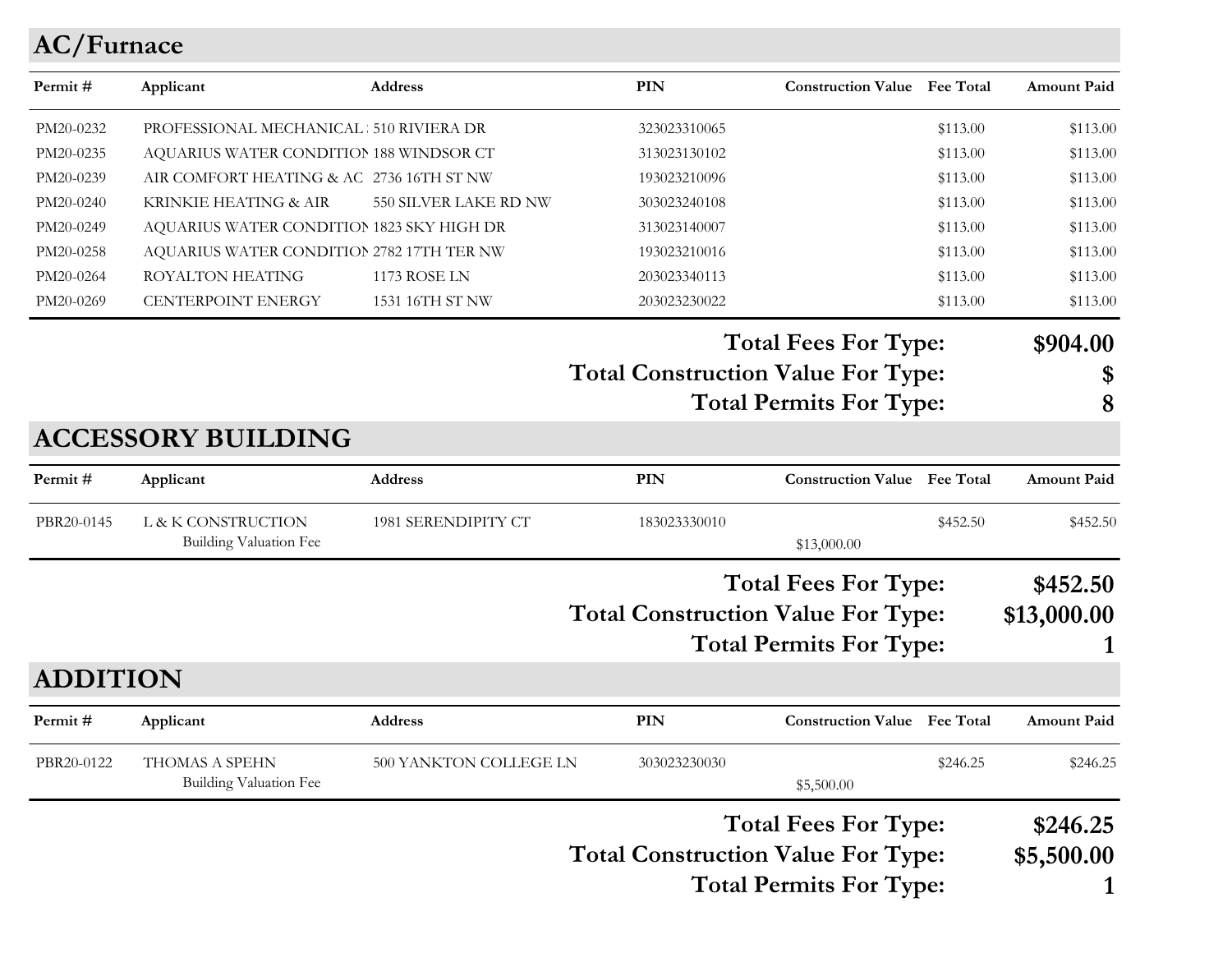# **COMMERCIAL**

| Permit #  | Applicant                                   | <b>Address</b>               | <b>PIN</b>   | <b>Construction Value</b> Fee Total | <b>Amount Paid</b> |
|-----------|---------------------------------------------|------------------------------|--------------|-------------------------------------|--------------------|
| PE20-0224 | ELECTRIC FIRE AND SECURITY 1476 20TH AVE NW |                              | 193023130302 | \$81.00                             | \$81.00            |
| PE20-0228 | INDIGO SIGNWORKS INC                        | 201 COUNTY ROAD E2           | 293023410001 | \$63.00                             | \$63.00            |
| PE20-0232 | CAL-TEX ELECTRIC INC                        | 201 COUNTY ROAD E2           | 293023410001 | \$111.00                            | \$111.00           |
| PE20-0242 | ELECTRIC FIRE AND SECURITY 1476 20TH AVE NW |                              | 193023130302 | \$207.00                            | \$207.00           |
| PE20-0245 | ELECTRIC FIRE AND SECURITY 2050 14TH ST NW  |                              | 193023130302 | \$333.00                            | \$333.00           |
| PE20-0251 | DALEY ELECTRIC LLC                          | <b>151 SILVER LAKE RD NW</b> | 303023430023 | \$63.00                             | \$63.00            |
| PE20-0259 | SOUTH SIDE ELECTRIC INC                     | 50 14TH ST NW                | 203023140011 | \$63.00                             | \$63.00            |
| PE20-0267 | DAVCO TECHNOLOGIES INC                      | 501 COUNTY ROAD E2 EXT       | 293023420033 | \$191.40                            | \$191.40           |
| PE20-0268 | STINSON ELECTRIC INC                        | 309 OLD HIGHWAY 8 NW         | 293023420035 | \$58.00                             | \$58.00            |
| PE20-0270 | ATIR ELECTRIC CORPORATION 151 5TH AVE NW    |                              | 293023440046 | \$63.00                             | \$63.00            |
| PF20-0043 | AHERN FIRE PROTECTION                       | 201 COUNTY ROAD E2           | 293023410001 | \$98.30                             | \$98.30            |

**Total Fees For Type: \$1,331.70**

**Total Construction Value For Type: \$**

**Total Permits For Type: 11**

#### **DECK**

| Permit#    | Applicant                                                        | <b>Address</b>         | <b>PIN</b>    | <b>Construction Value</b> | <b>Fee Total</b> | <b>Amount Paid</b> |
|------------|------------------------------------------------------------------|------------------------|---------------|---------------------------|------------------|--------------------|
| PBR20-0130 | ROSEBUD CONSTRUCTION LLC 671 DEVINE DR<br>Building Valuation Fee |                        | 203023130035  | \$9,000.00                | \$342.50         | \$342.50           |
| PBR20-0140 | TOMCO COMPANY INC<br>Building Valuation Fee                      | 1500 7TH ST SW         | 323023330114  | \$10,600.00               | \$393.70         | \$393.70           |
| PBR20-0141 | MARIANNE JONAK HALLING<br>Building Valuation Fee                 | 357 OAKWOOD DR         | 313023140033  | \$10,000.00               | \$370.00         | \$370.00           |
| PBR20-0143 | <b>DANIELLE RAE DIFABIO</b><br>Building Valuation Fee            | 2120 3RD ST NW         | 303023420109  | \$4,834.46                | \$230.94         | \$230.94           |
| PBR20-0144 | DREAMODEL INC<br>Building Valuation Fee                          | 748 10TH AVE NW        | 293023210051  | \$7,028.92                | \$305.77         | \$305.77           |
| PBR20-0148 | <b>IYOTA LLC</b><br>Building Valuation Fee                       | <b>242 2ND AVE SE</b>  | 333023230065  | \$3,600.00                | \$201.20         | \$201.20           |
| PBR20-0157 | Cedar J Vandergon<br>Building Valuation Fee                      | <b>639 DEVINE DR</b>   | 203023130032  | \$20,000.00               | \$645.00         | \$645.00           |
| PSA20-0050 | <b>CITY OF NEW BRIGHTON</b>                                      | <b>SA REVIEWS 2020</b> | 9999999999999 |                           | \$0.00           | \$0.00             |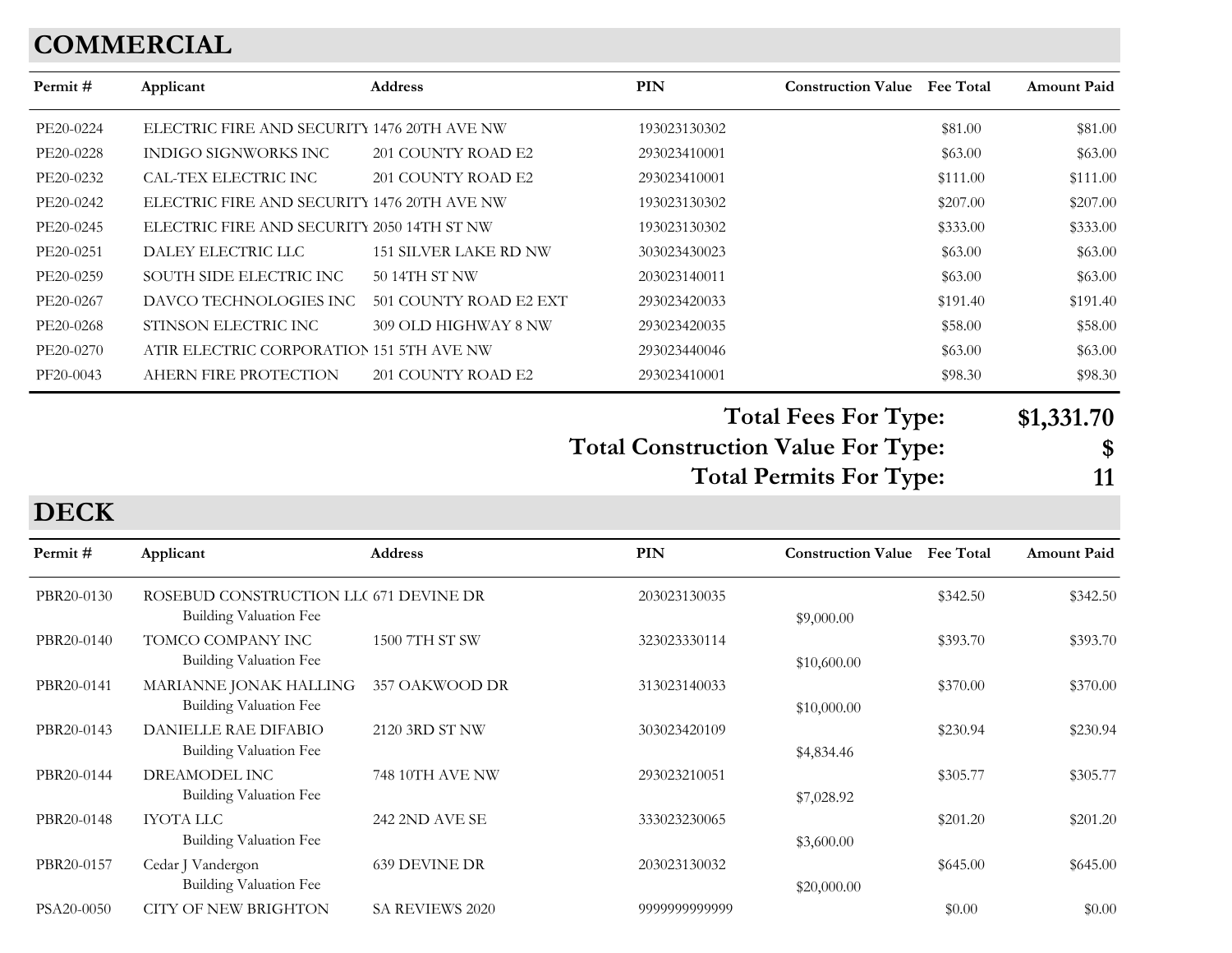#### **Total Construction Value For Type: \$65,063.38 Total Fees For Type: \$2,489.11 Total Permits For Type: 8**

| Demolition        |                                                                             |                        |                                           |                                     |          |                        |
|-------------------|-----------------------------------------------------------------------------|------------------------|-------------------------------------------|-------------------------------------|----------|------------------------|
| Permit#           | Applicant                                                                   | Address                | PIN                                       | <b>Construction Value</b> Fee Total |          | Amount Paid            |
| PD20-0005         | LAUREN OCONNELL                                                             | 2261 TIOGA BLVD        | 303023420088                              |                                     | \$97.00  | \$97.00                |
|                   |                                                                             |                        |                                           | <b>Total Fees For Type:</b>         |          | \$97.00                |
|                   |                                                                             |                        | <b>Total Construction Value For Type:</b> |                                     |          | \$                     |
|                   |                                                                             |                        |                                           | <b>Total Permits For Type:</b>      |          |                        |
| <b>DRAIN TILE</b> |                                                                             |                        |                                           |                                     |          |                        |
| Permit#           | Applicant                                                                   | Address                | <b>PIN</b>                                | <b>Construction Value Fee Total</b> |          | <b>Amount Paid</b>     |
| PB20-0258         | STANDARD WATER CONTROL 110 32ND AVE NW<br><b>Building Valuation Fee</b>     |                        | 303023330011                              | \$4,520.00                          | \$152.62 | \$152.62               |
| PB20-0270         | INNOVATIVE BASEMENT SYST 1201 PIKE LAKE DR<br><b>Building Valuation Fee</b> |                        | 193023410041                              | \$3,500.00                          | \$133.75 | \$133.75               |
| PB20-0293         | STANDARD WATER CONTROL 2164 INCA LN<br><b>Building Valuation Fee</b>        |                        | 303023420024                              | \$8,850.00                          | \$232.73 | \$232.73               |
|                   |                                                                             |                        |                                           | <b>Total Fees For Type:</b>         |          | \$519.10               |
|                   |                                                                             |                        | <b>Total Construction Value For Type:</b> |                                     |          | \$16,870.00            |
|                   |                                                                             |                        |                                           | <b>Total Permits For Type:</b>      |          | 3                      |
| <b>EGRESS</b>     |                                                                             |                        |                                           |                                     |          |                        |
| Permit#           | Applicant                                                                   | <b>Address</b>         | PIN                                       | <b>Construction Value Fee Total</b> |          | <b>Amount Paid</b>     |
| PBR20-0147        | MIDWEST EGRESS<br>Building Valuation Fee                                    | <b>660 10TH AVE NW</b> | 293023240036                              | \$1,500.00                          | \$121.25 | \$121.25               |
|                   |                                                                             |                        | <b>Total Construction Value For Type:</b> | <b>Total Fees For Type:</b>         |          | \$121.25<br>\$1,500.00 |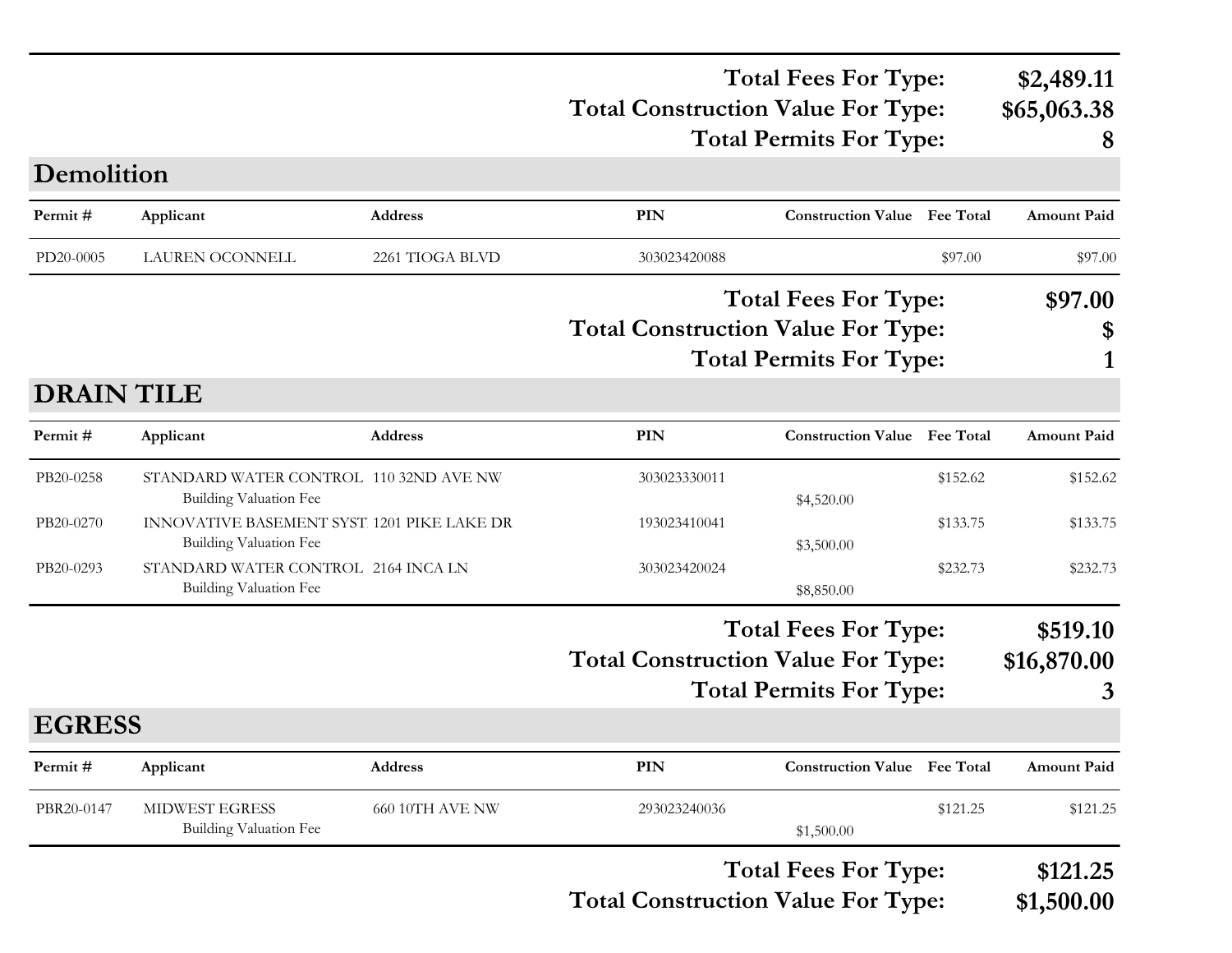**Total Permits For Type: 1**

# **Fire Alarm**

| Permit#                             | Applicant              | <b>Address</b>                                                                                                                  | <b>PIN</b>                                   | <b>Construction Value Fee Total</b>                           |                               | <b>Amount Paid</b>            |
|-------------------------------------|------------------------|---------------------------------------------------------------------------------------------------------------------------------|----------------------------------------------|---------------------------------------------------------------|-------------------------------|-------------------------------|
| PF20-0039                           |                        | JOHNSON CONTROLS FIRE PR( 617 8TH AVE NW                                                                                        | 1111111111111                                |                                                               | \$1,253.46                    | \$1,253.46                    |
|                                     |                        |                                                                                                                                 | <b>Total Construction Value For Type:</b>    | <b>Total Fees For Type:</b><br><b>Total Permits For Type:</b> |                               | \$1,253.46<br>1               |
| <b>Fire Sprinkler</b>               |                        |                                                                                                                                 |                                              |                                                               |                               |                               |
| Permit#                             | Applicant              | <b>Address</b>                                                                                                                  | PIN                                          | <b>Construction Value Fee Total</b>                           |                               | <b>Amount Paid</b>            |
| PF20-0037                           |                        | SECURITY FIRE SPRINKLER LLC 617 8TH AVE NW                                                                                      | 1111111111111                                |                                                               | \$6,649.88                    | \$6,649.88                    |
| <b>FIREPLACE</b>                    |                        |                                                                                                                                 | <b>Total Construction Value For Type:</b>    | <b>Total Fees For Type:</b><br><b>Total Permits For Type:</b> |                               | \$6,649.88<br>\$<br>1         |
| Permit#                             | Applicant              | <b>Address</b>                                                                                                                  | <b>PIN</b>                                   | <b>Construction Value</b> Fee Total                           |                               | <b>Amount Paid</b>            |
| PM20-0252<br>PM20-0253<br>PM20-0268 |                        | GLOWING HEARTH AND HOM 1228 ROBIN LN<br>WOODLAND STOVE & FIREPLA 623 17TH AVE NW<br>FIRESIDE HEARTH AND HOME 2882 LAKE DIANE CT | 193023420093<br>303023140008<br>183023340051 |                                                               | \$86.00<br>\$86.00<br>\$86.00 | \$86.00<br>\$86.00<br>\$86.00 |
|                                     |                        |                                                                                                                                 | <b>Total Construction Value For Type:</b>    | <b>Total Fees For Type:</b><br><b>Total Permits For Type:</b> |                               | \$258.00<br>\$<br>3           |
|                                     | <b>FOUNDATION</b>      |                                                                                                                                 |                                              |                                                               |                               |                               |
| Permit#                             | Applicant              | <b>Address</b>                                                                                                                  | PIN                                          | <b>Construction Value</b> Fee Total                           |                               | <b>Amount Paid</b>            |
| PBR20-0138                          | Building Valuation Fee | A.J. HEDBLUM'S CONCRETE LL 451 ROLLS RD                                                                                         | 323023320070                                 | \$9,000.00                                                    | \$342.50                      | \$342.50                      |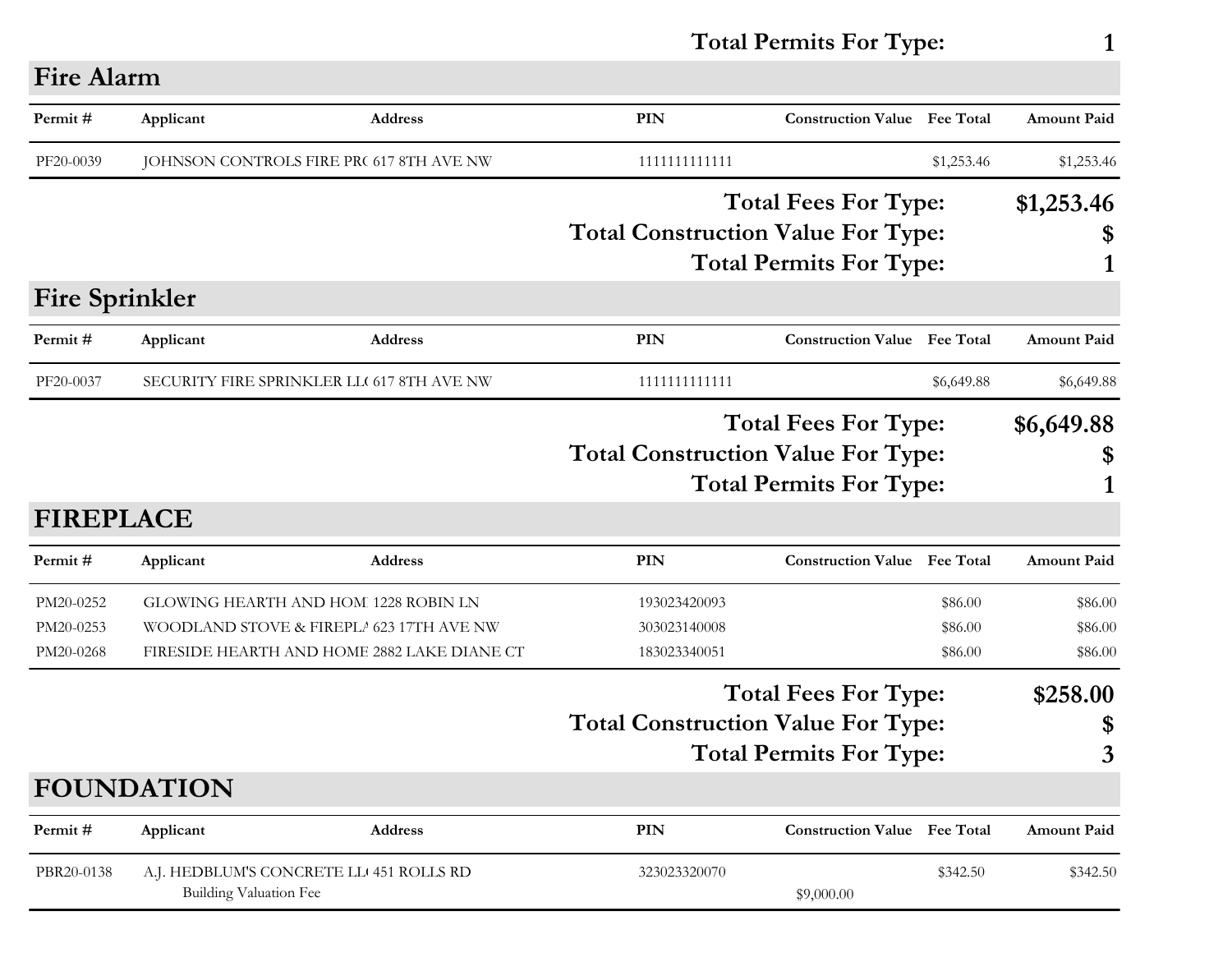#### **Total Construction Value For Type: \$9,000.00 Total Fees For Type: \$342.50**

# **Total Permits For Type: 1**

| Furnace    |                                             |                     |                                           |                                     |         |                    |
|------------|---------------------------------------------|---------------------|-------------------------------------------|-------------------------------------|---------|--------------------|
| Permit#    | Applicant                                   | <b>Address</b>      | PIN                                       | <b>Construction Value Fee Total</b> |         | <b>Amount Paid</b> |
| PM19-0073  | ST. PAUL PLUMBING AND & HE 1173 FOXWOOD CT  |                     | 173023240007                              |                                     | \$65.50 | \$65.50            |
| PM20-0229  | PROFESSIONAL MECHANICAL 1529 LONG LAKE RD   |                     | 203023230043                              |                                     | \$65.50 | \$65.50            |
| PM20-0241  | STANDARD HTG & A/C CO                       | 1489 23RD AVE NW #1 | 193023130247                              |                                     | \$65.50 | \$65.50            |
| PM20-0256  | MAJESTIC CUSTOM ELECTRIC I 804 TORCHWOOD CT |                     | 303023220043                              |                                     | \$65.50 | \$65.50            |
|            |                                             |                     | <b>Total Construction Value For Type:</b> | <b>Total Fees For Type:</b>         |         | \$262.00<br>\$     |
|            |                                             |                     |                                           | <b>Total Permits For Type:</b>      |         | 4                  |
|            | <b>MISC-BUILDING</b>                        |                     |                                           |                                     |         |                    |
| Permit#    | Applicant                                   | <b>Address</b>      | PIN                                       | <b>Construction Value Fee Total</b> |         | <b>Amount Paid</b> |
| PSA20-0048 | <b>CITY OF NEW BRIGHTON</b>                 | SA REVIEWS 2020     | 9999999999999                             |                                     | \$0.00  | \$0.00             |
| PSA20-0051 | <b>CITY OF NEW BRIGHTON</b>                 | SA REVIEWS 2020     | 9999999999999                             |                                     | \$0.00  | \$0.00             |
| PSA20-0052 | <b>CITY OF NEW BRIGHTON</b>                 | SA REVIEWS 2020     | 9999999999999                             |                                     | \$0.00  | \$0.00             |
| PSA20-0053 | <b>CITY OF NEW BRIGHTON</b>                 | SA REVIEWS 2020     | 9999999999999                             |                                     | \$0.00  | \$0.00             |
| PSA20-0054 | CITY OF NEW BRIGHTON                        | SA REVIEWS 2020     | 9999999999999                             |                                     | \$0.00  | \$0.00             |
| PSA20-0055 | <b>CITY OF NEW BRIGHTON</b>                 | SA REVIEWS 2020     | 9999999999999                             |                                     | \$0.00  | \$0.00             |
| PSA20-0057 | <b>CITY OF NEW BRIGHTON</b>                 | SA REVIEWS 2020     | 9999999999999                             |                                     | \$0.00  | \$0.00             |
| PSA20-0059 | <b>CITY OF NEW BRIGHTON</b>                 | SA REVIEWS 2020     | 9999999999999                             |                                     | \$0.00  | \$0.00             |
|            |                                             |                     |                                           |                                     |         |                    |

**Total Fees For Type: \$0.00**

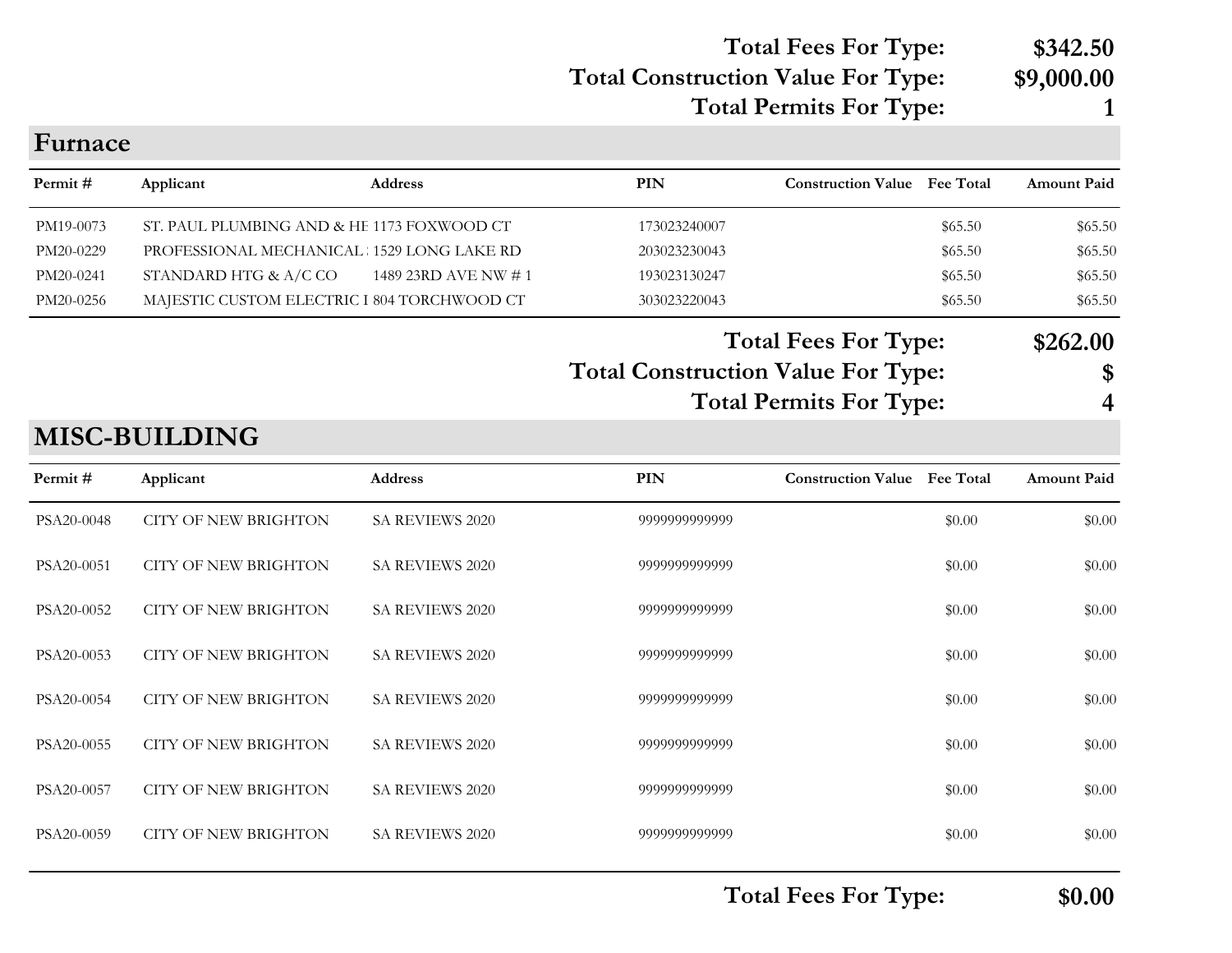#### **Total Construction Value For Type: \$ Total Permits For Type: 8**

|            |                                               |                     | <b>Total Fees For Type:</b><br><b>Total Construction Value For Type:</b><br><b>Total Permits For Type:</b> |                                                               | \$586.40<br>\$<br>2 |                       |
|------------|-----------------------------------------------|---------------------|------------------------------------------------------------------------------------------------------------|---------------------------------------------------------------|---------------------|-----------------------|
|            | <b>MISCELLANEOUS</b>                          |                     |                                                                                                            |                                                               |                     |                       |
| Permit#    | Applicant                                     | <b>Address</b>      | PIN                                                                                                        | <b>Construction Value</b> Fee Total                           |                     | <b>Amount Paid</b>    |
| PM20-0227  | COMMERCIAL PLUMBING & HE 201 COUNTY ROAD E2   |                     | 293023410001                                                                                               |                                                               | \$55.75             | \$55.75               |
| PM20-0237  | MASTER PLUMBING SERVICES 2295 ERIN CT         |                     | 183023130051                                                                                               |                                                               | \$65.50             | \$65.50               |
| PM20-0238  | DEANS PROFESSIONAL PLUMB 1588 19TH AVE NW     |                     | 193023140048                                                                                               |                                                               | \$65.50             | \$65.50               |
| PM20-0243  | MECHANICAL AIR SYSTEMS                        | 50 14TH ST NW       | 203023140011                                                                                               |                                                               | \$482.00            | \$482.00              |
| PM20-0255  | Laura A Feyereisn                             | 1261 LONG LAKE RD   | 203023320009                                                                                               |                                                               | \$65.50             | \$65.50               |
| PM20-0259  | SOUTH TOWN REFRIGERATIOI 2070 COUNTY ROAD H W |                     | 183023120001                                                                                               |                                                               | \$227.92            | \$227.92              |
| PM20-0263  | MINNEAPOLIS ST PAUL MECHA 909 7TH AVE NW      |                     | 203023430019                                                                                               |                                                               | \$65.50             | \$65.50               |
| PM20-0273  | ALL CLIMATE MECHANICAL                        | <b>2295 ERIN CT</b> | 183023130051                                                                                               |                                                               | \$65.50             | \$65.50               |
| PM20-0275  | HOMEWORKS PLUMBING HEA' 92 19TH AVE SW        |                     | 313023110097                                                                                               |                                                               | \$65.50             | \$65.50               |
|            |                                               |                     | <b>Total Construction Value For Type:</b>                                                                  | <b>Total Fees For Type:</b><br><b>Total Permits For Type:</b> |                     | \$1,158.67<br>\$<br>9 |
|            | <b>NEW CONSTRUCTION</b>                       |                     |                                                                                                            |                                                               |                     |                       |
| Permit#    | Applicant                                     | <b>Address</b>      | PIN                                                                                                        | <b>Construction Value</b> Fee Total                           |                     | <b>Amount Paid</b>    |
| PBR20-0024 | KODET ARCHITECTURAL GRO 680 5TH ST NW         |                     | 293023130024                                                                                               |                                                               | \$0.00              | \$0.00                |

**PIN Construction Value Permit # Applicant Address Fee Total Amount Paid**

PP20-0132 Mid-City Mechanical Corp 201 COUNTY ROAD E2 293023410001 \$463.40 \$463.40 \$463.40 PP20-0208 KRINKIE HEATING & AIR 2117 SIOUX BLVD 303023420063 \$123.00 \$123.00 \$123.00

**Miscellaneous**

**Total Fees For Type: \$0.00**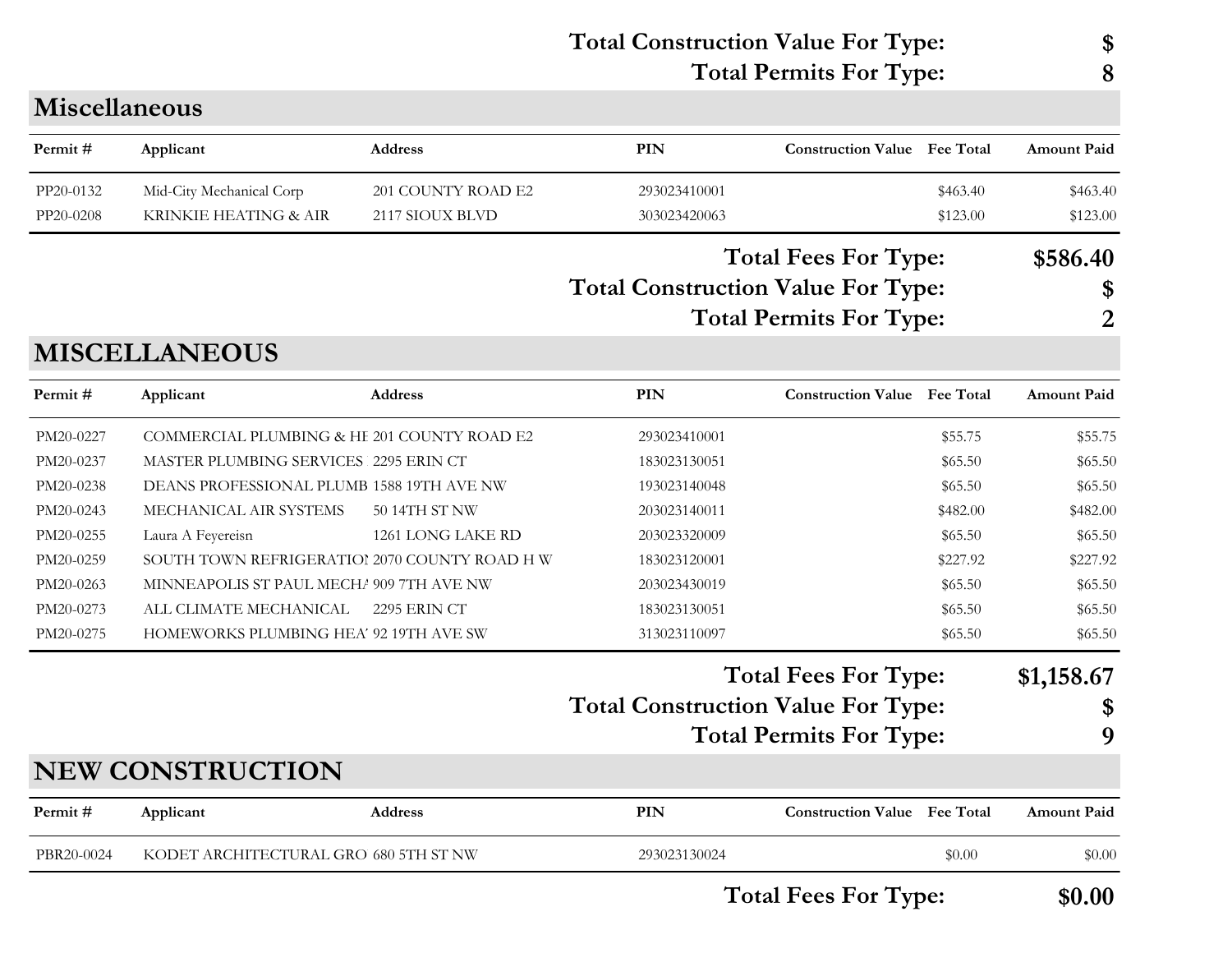## **Total Construction Value For Type: \$ Total Permits For Type: 1**

| <b>REMODEL</b> |
|----------------|
|----------------|

| Permit#    | Applicant                                                                  | <b>Address</b>       | <b>PIN</b>                                | <b>Construction Value</b> Fee Total |            | <b>Amount Paid</b> |
|------------|----------------------------------------------------------------------------|----------------------|-------------------------------------------|-------------------------------------|------------|--------------------|
| PBR20-0129 | TMG CONSTRUCTION INC                                                       | 680 5TH ST NW        | 293023130024                              |                                     | \$0.00     | \$0.00             |
| PBR20-0131 | <b>APPLE EXTERIORS</b><br><b>Building Valuation Fee</b>                    | 1394 KARI LN         | 203023320037                              | \$15,000.00                         | \$507.50   | \$507.50           |
| PBR20-0132 | SHAFFER HOUSE AND HOME I 1431 ROSEWOOD CT<br><b>Building Valuation Fee</b> |                      | 203023230087                              | \$77,876.00                         | \$1,618.11 | \$1,618.11         |
| PBR20-0133 | IAN A MACLEAN<br><b>Building Valuation Fee</b>                             | 677 INCA LN          | 303023140050                              | \$10,400.00                         | \$381.00   | \$381.00           |
| PBR20-0135 | SEVER CONSTRUCTION<br><b>Building Valuation Fee</b>                        | 151 5TH AVE NW       | 293023440046                              | \$18,870.00                         | \$672.68   | \$672.68           |
| PBR20-0139 | <b>WALTER HODYNSKY</b><br><b>Building Valuation Fee</b>                    | 298 OLD HIGHWAY 8 NW | 293023340103                              | \$2,500.00                          | \$163.75   | \$163.75           |
| PBR20-0142 | Lucia Zamora Rosas<br><b>Building Valuation Fee</b>                        | 116 MORRIS ST NW     | 1463M03000                                | \$5,000.00                          | \$232.50   | \$232.50           |
| PBR20-0146 | THE BAINEY GROUP<br><b>Building Valuation Fee</b>                          | 575 OLD HIGHWAY 8 SW | 323023420020                              | \$34,890.00                         | \$1,043.64 | \$1,043.64         |
| PBR20-0149 | C K PROPERTY MAINTENANCE 1439 SILVER LAKE RD NW<br>Building Valuation Fee  |                      | 193023130159                              | \$7,000.00                          | \$314.20   | \$314.20           |
| PBR20-0153 | PRATT ORDWAY LLC<br><b>Building Valuation Fee</b>                          | 2483 15TH ST NW      | 193023130164                              | \$12,000.00                         | \$465.20   | \$465.20           |
| PBR20-0160 | Daniel A Marquardt<br>Building Valuation Fee                               | 2554 EASTMAN DR NE   | 183023210009                              | \$1,500.00                          | \$121.25   | \$121.25           |
|            |                                                                            |                      |                                           | <b>Total Fees For Type:</b>         |            | \$5,519.83         |
|            |                                                                            |                      | <b>Total Construction Value For Type:</b> |                                     |            | \$185,036.00       |
|            |                                                                            |                      |                                           | <b>Total Permits For Type:</b>      |            | 11                 |
|            | <b>REMODEL - BASEMENT</b>                                                  |                      |                                           |                                     |            |                    |
| Permit#    | Applicant                                                                  | <b>Address</b>       | <b>PIN</b>                                | <b>Construction Value</b> Fee Total |            | <b>Amount Paid</b> |
| PBR20-0152 | <b>JORDAN KALK</b><br><b>Building Valuation Fee</b>                        | 1593 LONG LAKE RD    | 203023230024                              | \$2,000.00                          | \$150.00   | \$150.00           |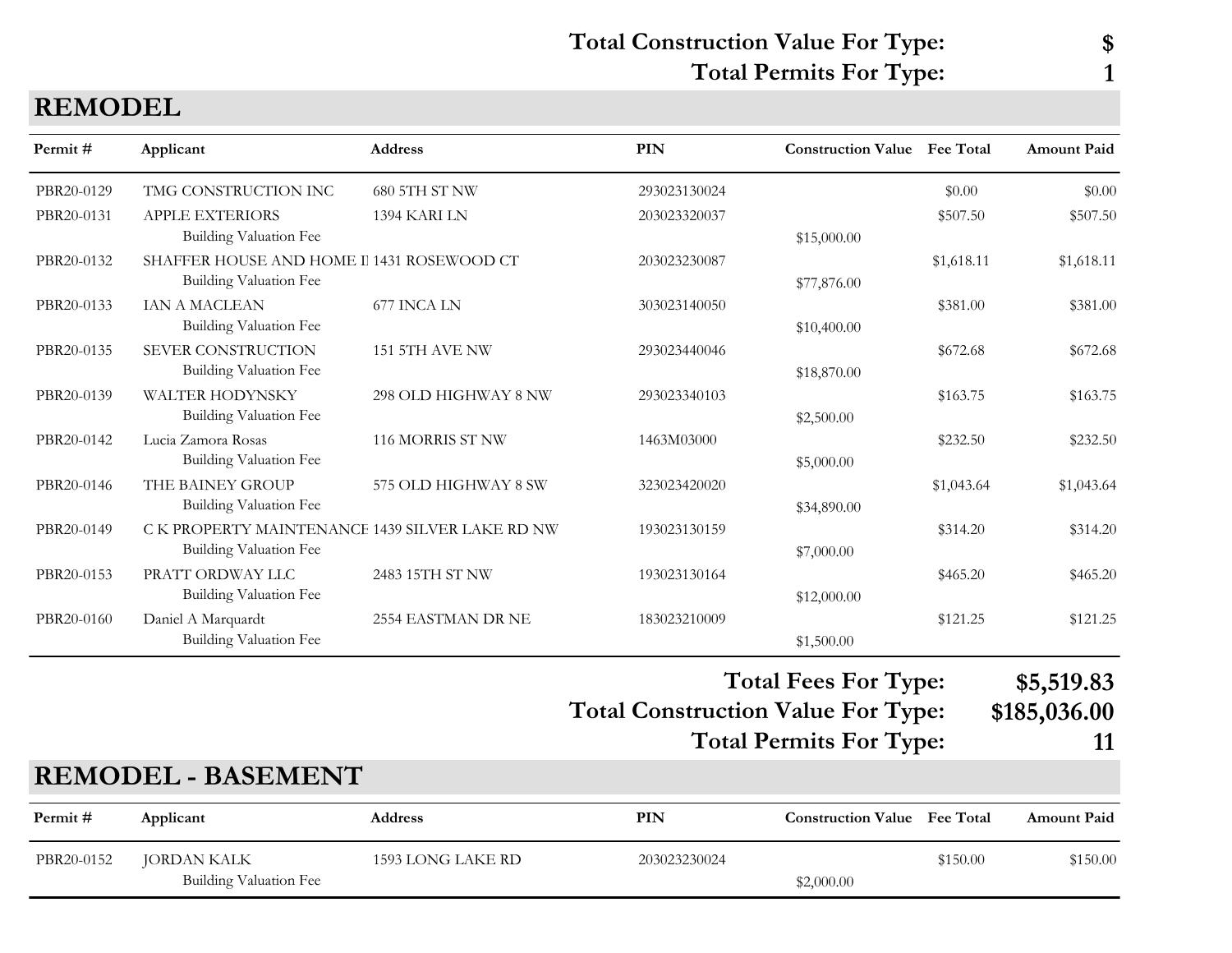#### **Total Construction Value For Type: \$2,000.00 Total Fees For Type: \$150.00**

**Total Permits For Type: 1**

# **REMODEL - BATHROOM**

| Permit#    | Applicant                                                          | <b>Address</b>         | <b>PIN</b>                                | <b>Construction Value</b> Fee Total |                  | <b>Amount Paid</b> |
|------------|--------------------------------------------------------------------|------------------------|-------------------------------------------|-------------------------------------|------------------|--------------------|
| PBR20-0115 | GREAT LAKES WINDOW SIDIN 1512 16TH ST NW<br>Building Valuation Fee |                        | 203023220062                              | \$9,000.00                          | \$342.50         | \$342.50           |
|            |                                                                    |                        |                                           | <b>Total Fees For Type:</b>         |                  | \$342.50           |
|            |                                                                    |                        | <b>Total Construction Value For Type:</b> |                                     |                  | \$9,000.00         |
|            |                                                                    |                        |                                           | <b>Total Permits For Type:</b>      |                  |                    |
|            | Remodel/Addition                                                   |                        |                                           |                                     |                  |                    |
| Permit#    | Applicant                                                          | Address                | <b>PIN</b>                                | <b>Construction Value</b>           | <b>Fee Total</b> | <b>Amount Paid</b> |
| PP20-0172  | <b>MARC D CANFIELD</b>                                             | <b>665 17TH AVE NW</b> | 303023140004                              |                                     | \$70.25          | \$70.25            |
| PP20-0176  | PIPERIGHT PLUMBING                                                 | 649 OLD HWY 8 NW # 138 | 293023130098                              |                                     | \$70.70          | \$70.70            |
| PP20-0182  | <b>KENDRA L ECKMAN</b>                                             | 1336 NORTHWEST PKWY    | 203023420042                              |                                     | \$70.25          | \$70.25            |
| PP20-0185  | MASTER PLUMBING SERVICES 2295 ERIN CT                              |                        | 183023130051                              |                                     | \$79.00          | \$79.00            |
| PP20-0192  | PIPERIGHT PLUMBING                                                 | 1200 ROCKSTONE LN      | 173023320001                              |                                     | \$70.50          | \$70.50            |
| PP20-0199  | STEINKRAUS PLUMBING & HT(151 5TH AVE NW                            |                        | 293023440046                              |                                     | \$70.00          | \$70.00            |
| PP20-0202  | Lucia Zamora Rosas                                                 | 116 MORRIS ST NW       | 1463M03000                                |                                     | \$69.75          | \$69.75            |
| PP20-0203  | CENTER POINT PLUMBING                                              | 1593 LONG LAKE RD      | 203023230024                              |                                     | \$71.10          | \$71.10            |
| PP20-0205  | BOYS AIRTECH HEATING, COC 727 10TH AVE NW                          |                        | 293023210075                              |                                     | \$128.28         | \$128.28           |
| PP20-0206  | MASTER PLUMBING SERVICES 2295 ERIN CT                              |                        | 183023130051                              |                                     | \$69.95          | \$69.95            |
|            |                                                                    |                        |                                           | <b>Total Fees For Type:</b>         |                  | \$769.78           |
|            |                                                                    |                        | <b>Total Construction Value For Type:</b> |                                     |                  | \$                 |
|            |                                                                    |                        |                                           | <b>Total Permits For Type:</b>      |                  | 10                 |
|            | <b>RESIDENTIAL</b>                                                 |                        |                                           |                                     |                  |                    |
| Permit#    | Applicant                                                          | <b>Address</b>         | <b>PIN</b>                                | <b>Construction Value Fee Total</b> |                  | <b>Amount Paid</b> |
| PE20-0205  | <b>GV HEATING AND AIR</b>                                          | 2049 WALNUT AVE        | 183023320053                              |                                     | \$63.00          | \$63.00            |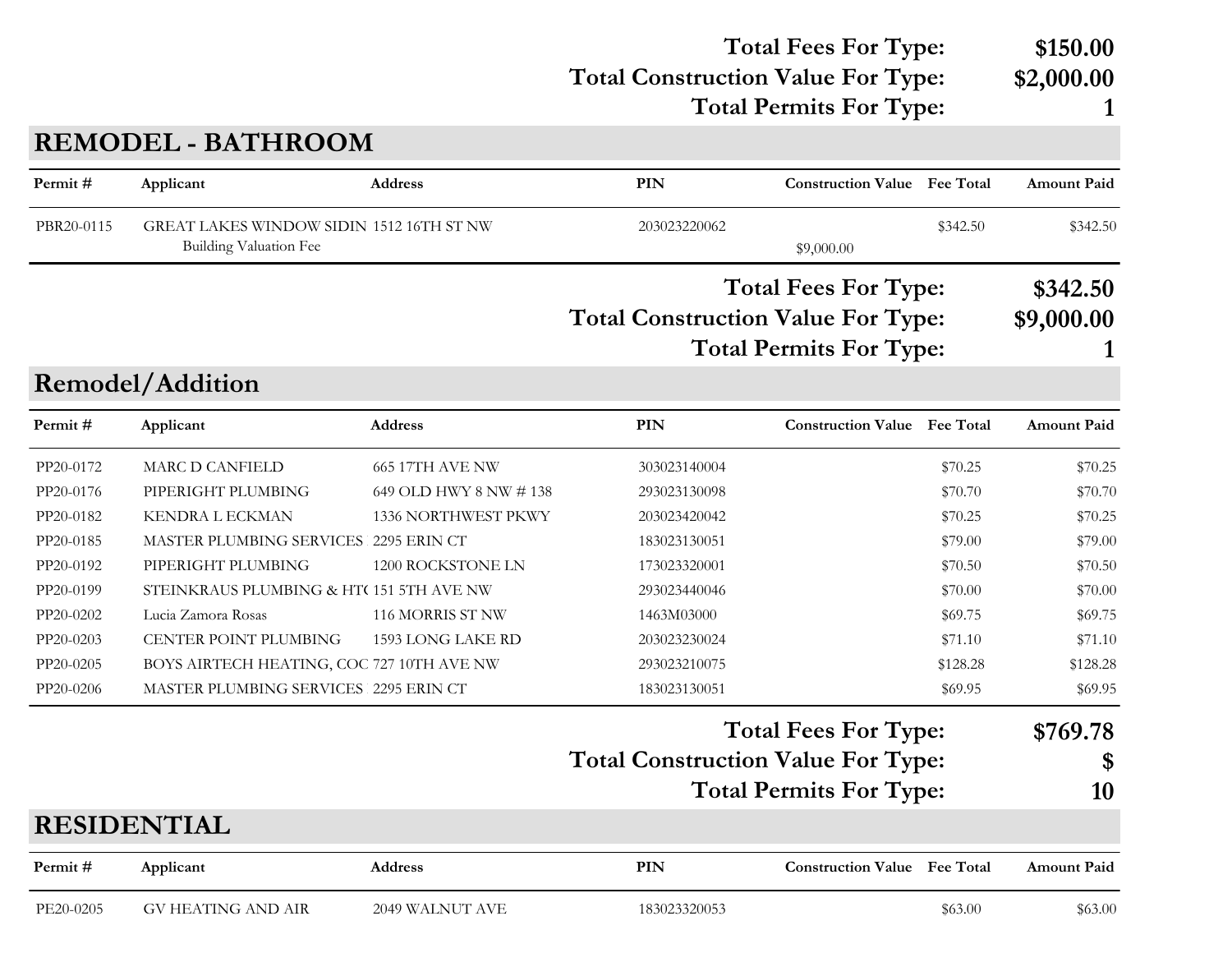| PE20-0226 | ADVANCED ELECTRICAL SERV 266 2ND AVE SE     |                            | 333023230126 | \$63.00  | \$63.00  |
|-----------|---------------------------------------------|----------------------------|--------------|----------|----------|
| PE20-0227 | POWERHOUSE ELECTRIC                         | 1229 PECKS WOODS DR        | 193023330138 | \$58.00  | \$58.00  |
| PE20-0231 | XTREME ELECTRICAL SERVICE 1400 LONG LAKE RD |                            | 193023140112 | \$128.00 | \$128.00 |
| PE20-0233 | <b>JZ ELECTRIC INC</b>                      | 2003 PLEASANT VIEW DR      | 183023320034 | \$63.00  | \$63.00  |
| PE20-0234 | OPITZ ELECTRIC LLC                          | 1595 7TH ST NW             | 293023230020 | \$63.00  | \$63.00  |
| PE20-0235 | OAKS ELECTRIAL CO                           | 25 12TH AVE NW             | 293023340066 | \$63.00  | \$63.00  |
| PE20-0236 | NEI ELECTRIC                                | 2163 SIOUX BLVD            | 303023420065 | \$72.00  | \$72.00  |
| PE20-0239 | SUBURBAN ELECTRIC                           | 2951 LINDEN DR             | 193023330045 | \$63.00  | \$63.00  |
| PE20-0240 | SKYLINE ELECTRIC LLC                        | 2008 28TH AVE NW # 102     | 183023310071 | \$63.00  | \$63.00  |
| PE20-0241 | OPITZ ELECTRIC LLC                          | 2103 SUNNYSIDE TER         | 183023120081 | \$63.00  | \$63.00  |
| PE20-0243 | RANDY'S ELECTRIC                            | 1650 23RD AVE NW           | 193023120054 | \$128.00 | \$128.00 |
| PE20-0244 | LOBERG ELECTRIC                             | 2045 MISSISSIPPI CIR       | 183023420003 | \$63.00  | \$63.00  |
| PE20-0246 | OAKS ELECTRIC COMPANY                       | 114 WEDGEWOOD CT           | 293023340079 | \$63.00  | \$63.00  |
| PE20-0247 | OAKS ELECTRIC COMPANY                       | 102 WEDGEWOOD CT           | 293023340080 | \$63.00  | \$63.00  |
| PE20-0248 | OAKS ELECTRIC COMPANY                       | 45 12TH AVE NW             | 293023340094 | \$63.00  | \$63.00  |
| PE20-0249 | NEI ELECTRIC                                | 550 SILVER LAKE RD NW      | 303023240108 | \$67.00  | \$67.00  |
| PE20-0250 | BATES ELECTRIC, INC                         | 909 7TH AVE NW             | 203023430019 | \$63.00  | \$63.00  |
| PE20-0252 | PHASE ELECTRIC                              | 745 MIDTOWN LN             | 293023120171 | \$63.00  | \$63.00  |
| PE20-0253 | ELECTRIC CITY CORPORATION 2946 13TH TER NW  |                            | 193023320030 | \$63.00  | \$63.00  |
| PE20-0254 | Lucia Zamora Rosas                          | 116 MORRIS ST NW           | 1463M03000   | \$108.00 | \$108.00 |
| PE20-0255 | WIRE-RITE ELECTRIC                          | 1431 COUNTY ROAD H W       | 173023220015 | \$63.00  | \$63.00  |
| PE20-0256 | RAY OF LIGHT ELECTRIC                       | <b>1348 NORTHWEST PKWY</b> | 203023420043 | \$63.00  | \$63.00  |
| PE20-0257 | STANDAFER ELECTRIC LLC                      | 1564 17TH AVE NW           | 193023140018 | \$63.00  | \$63.00  |
| PE20-0258 | LIGHT ELECTRIC SERVICES IN 2580 17TH AVE NW |                            | 183023110014 | \$63.00  | \$63.00  |
| PE20-0260 | POWERHOUSE ELECTRIC                         | 1805 CEDAR DR              | 183023110073 | \$58.00  | \$58.00  |
| PE20-0261 | CATO ELECTRIC LLC                           | 1261 LONG LAKE RD          | 203023320009 | \$67.00  | \$67.00  |
| PE20-0262 | FINE LINE ELECTRIC INC                      | 587 INCA LN                | 303023140055 | \$63.00  | \$63.00  |
| PE20-0263 | SPENCER J HOWELL                            | 1394 KARI LN               | 203023320037 | \$108.00 | \$108.00 |
| PE20-0264 | ROYALTON HEATING                            | 1173 ROSE LN               | 203023340113 | \$63.00  | \$63.00  |
| PE20-0266 | EDISON ELECTRIC LLC                         | 2721 RICE CREEK RD         | 183023340070 | \$72.00  | \$72.00  |
| PE20-0269 | CENTERPOINT ENERGY                          | 1531 16TH ST NW            | 203023230022 | \$63.00  | \$63.00  |
| PE20-0272 | ROBBS ELECTRIC INC                          | 2250 BICENTENNIAL CT       | 303023430003 | \$63.00  | \$63.00  |
| PE20-0273 | PRO WIRE ELECTRIC LLC                       | 2295 ERIN CT               | 183023130051 | \$108.00 | \$108.00 |
| PE20-0274 | LOWELL'S ELECTRIC                           | 1796 19TH TER NW           | 183023440006 | \$108.00 | \$108.00 |
| PE20-0276 | POWERHOUSE ELECTRIC                         | 92 19TH AVE SW             | 313023110097 | \$63.00  | \$63.00  |
| PE20-0277 | HUNT ELECTRIC CORPORATIO 690 6TH AVE NW     |                            | 293023130006 | \$58.00  | \$58.00  |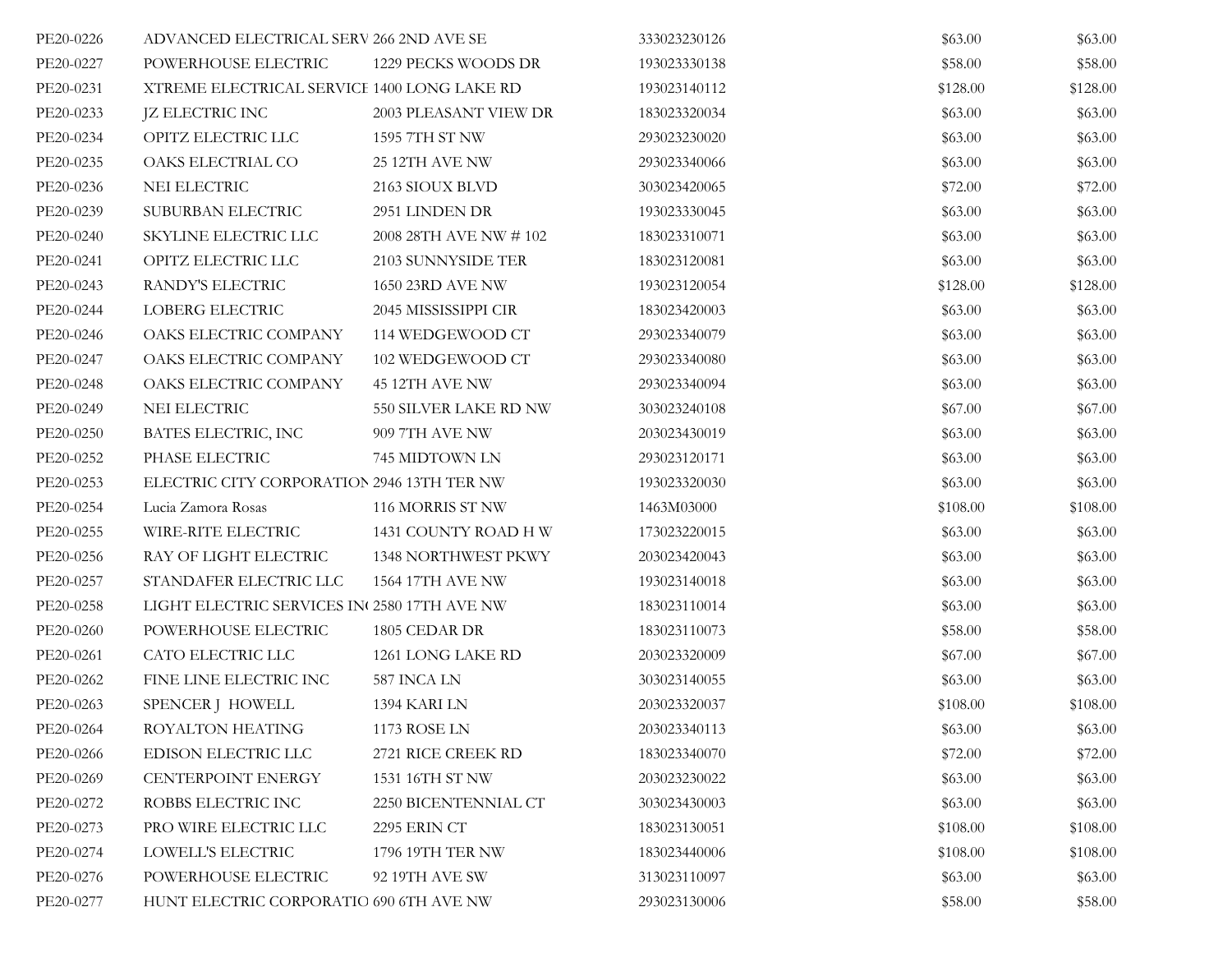| PE20-0278           | HUNT ELECTRIC CORPORATIO 1244 IMPERIAL LN                 |                              | 323023320021                              |                                     | \$58.00  | \$58.00            |
|---------------------|-----------------------------------------------------------|------------------------------|-------------------------------------------|-------------------------------------|----------|--------------------|
| PE20-0279           | HUNT ELECTRIC CORPORATIO 1144 ROBIN LN                    |                              | 193023430010                              |                                     | \$58.00  | \$58.00            |
| PE20-0280           | HUNT ELECTRIC CORPORATIO 308 MEHIGAN ST NW                |                              | 1463M04525                                |                                     | \$58.00  | \$58.00            |
| PE20-0282           | LIVE WIRE ELECTRIC LLC                                    | <b>658 SILVER LAKE RD NW</b> | 303023240002                              |                                     | \$58.00  | \$58.00            |
|                     |                                                           |                              |                                           | <b>Total Fees For Type:</b>         |          | \$2,884.00         |
|                     |                                                           |                              | <b>Total Construction Value For Type:</b> |                                     |          | \$                 |
|                     |                                                           |                              |                                           | <b>Total Permits For Type:</b>      |          | 41                 |
|                     | <b>RETAINING WALL OVER 4 FT</b>                           |                              |                                           |                                     |          |                    |
| Permit#             | Applicant                                                 | Address                      | <b>PIN</b>                                | <b>Construction Value</b> Fee Total |          | <b>Amount Paid</b> |
| PBR20-0112          | ADVANCED WALL STRUCTURE 793 MIDTOWN LN                    |                              | 293023120165                              |                                     | \$780.75 | \$780.75           |
|                     | Building Valuation Fee                                    |                              |                                           | \$26,000.00                         |          |                    |
|                     |                                                           |                              |                                           | <b>Total Fees For Type:</b>         |          | \$780.75           |
|                     |                                                           |                              | <b>Total Construction Value For Type:</b> |                                     |          | \$26,000.00        |
|                     |                                                           |                              |                                           | <b>Total Permits For Type:</b>      |          |                    |
| <b>Right Of Way</b> |                                                           |                              |                                           |                                     |          |                    |
|                     |                                                           |                              |                                           |                                     |          |                    |
| Permit#             | Applicant                                                 | Address                      | <b>PIN</b>                                | <b>Construction Value</b> Fee Total |          | <b>Amount Paid</b> |
| PENG20-0017         | <b>CITY OF NEW BRIGHTON</b>                               | <b>ROW 2020</b>              | 9999999999999                             |                                     | \$0.00   | \$0.00             |
|                     |                                                           |                              |                                           | <b>Total Fees For Type:</b>         |          | \$0.00             |
|                     |                                                           |                              | <b>Total Construction Value For Type:</b> |                                     |          | \$                 |
|                     |                                                           |                              |                                           | <b>Total Permits For Type:</b>      |          |                    |
| Roofing             |                                                           |                              |                                           |                                     |          |                    |
| Permit#             | Applicant                                                 | Address                      | PIN                                       | <b>Construction Value Fee Total</b> |          | Amount Paid        |
|                     |                                                           |                              |                                           |                                     |          |                    |
| PB20-0257           | CRAFTSMAN CONSTRUCTION 174 16TH AVE SW                    |                              | 313023110024                              |                                     | \$235.10 | \$235.10           |
| PB20-0259           | <b>Building Valuation Fee</b><br>RICKS ROOFING AND SIDING | 2090 SIOUX BLVD              |                                           | \$8,200.00                          |          |                    |
|                     | Building Valuation Fee                                    |                              | 303023420059                              | \$15,000.00                         | \$346.50 | \$346.50           |
| PB20-0260           | JTR Roofing Inc                                           |                              |                                           |                                     |          |                    |
|                     |                                                           | <b>654 CLEVELAND AVE SW</b>  | 323023440003                              |                                     | \$180.00 | \$180.00           |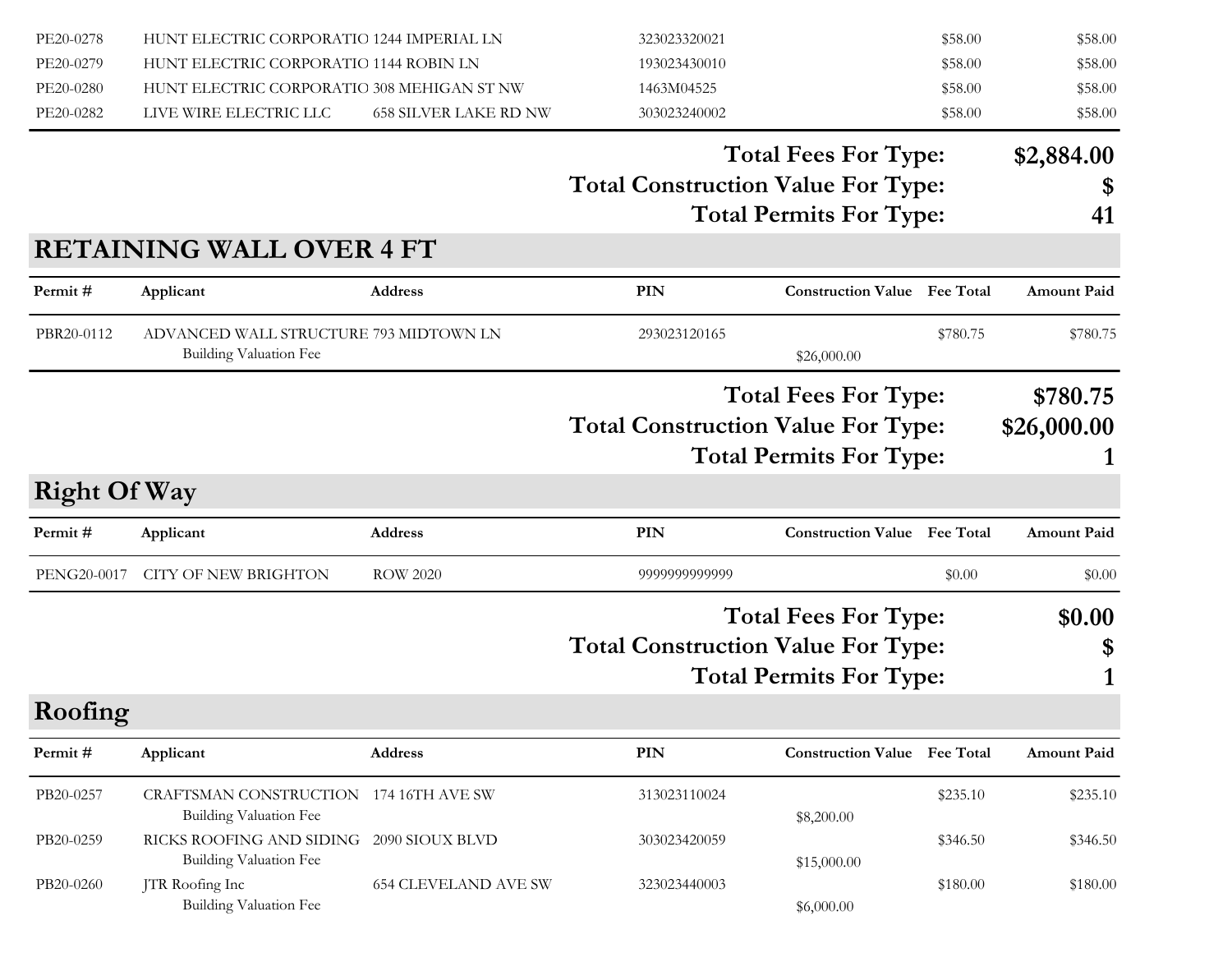| PB20-0265 | ROOFERS OF MINNESOTA CON 2075 MISSISSIPPI CIR<br><b>Building Valuation Fee</b> |                   | 183023420005 | \$11,957.00 | \$290.98 | \$290.98 |
|-----------|--------------------------------------------------------------------------------|-------------------|--------------|-------------|----------|----------|
| PB20-0266 | WEST END REMODELING LLC 2000 16TH ST NW<br><b>Building Valuation Fee</b>       |                   | 193023120036 | \$7,700.00  | \$216.85 | \$216.85 |
| PB20-0274 | THE WINDOW STORE HOME IN 1230 12TH AVE NW<br><b>Building Valuation Fee</b>     |                   | 203023320063 | \$12,000.00 | \$291.00 | \$291.00 |
| PB20-0275 | MINNESOTA RESTORATION CC 2407 MOUNDS AVE<br><b>Building Valuation Fee</b>      |                   | 183023420065 | \$8,250.00  | \$235.13 | \$235.13 |
| PB20-0277 | WEST END REMODELING LLC 1576 21ST AVE NW<br><b>Building Valuation Fee</b>      |                   | 193023130022 | \$7,200.00  | \$216.60 | \$216.60 |
| PB20-0281 | <b>SUPER SIDERS</b><br><b>Building Valuation Fee</b>                           | 1521 MOONEY DR    | 1363M18840   | \$8,000.00  | \$217.00 | \$217.00 |
| PB20-0283 | LES JONES ROOFING INC<br><b>Building Valuation Fee</b>                         | 2271 7TH ST NW    | 303023130078 | \$12,726.42 | \$309.36 | \$309.36 |
| PB20-0286 | WALKER ROOFING CO INC<br><b>Building Valuation Fee</b>                         | 520 15TH AVE SW   | 323023320088 | \$18,115.00 | \$420.06 | \$420.06 |
| PB20-0288 | RICKS ROOFING AND SIDING 1791 EMERALD DR<br>Building Valuation Fee             |                   | 303023110070 | \$14,000.00 | \$328.00 | \$328.00 |
| PB20-0291 | MINNESOTA RESTORATION CC 2440 MOUNDS AVE<br><b>Building Valuation Fee</b>      |                   | 183023420055 | \$6,750.00  | \$198.38 | \$198.38 |
| PB20-0292 | RICKS ROOFING AND SIDING 587 CONTINENTAL DR<br><b>Building Valuation Fee</b>   |                   | 323023320032 | \$7,750.00  | \$216.88 | \$216.88 |
| PB20-0295 | ACTION ROOFING & SIDING L 116 15TH AVE SW<br><b>Building Valuation Fee</b>     |                   | 323023220016 | \$14,000.00 | \$328.00 | \$328.00 |
| PB20-0299 | <b>SELA ROOFING</b><br><b>Building Valuation Fee</b>                           | 1701 LONG LAKE RD | 203023220019 | \$11,975.00 | \$290.99 | \$290.99 |
|           |                                                                                |                   |              |             |          |          |

#### **Total Fees For Type: \$4,320.83**

**Total Construction Value For Type: \$169,623.42**

**Total Permits For Type: 16 PIN Construction Value Permit # Applicant Address Fee Total Amount Paid Roofing/Siding** PB20-0250 CYNTHIA J EIDE 1856 RICE CREEK RD 183023410044 \$143.00 \$143.00 \$143.00 Building Valuation Fee  $$4,000.00$ 

#### **Total Construction Value For Type: Total Fees For Type: \$143.00**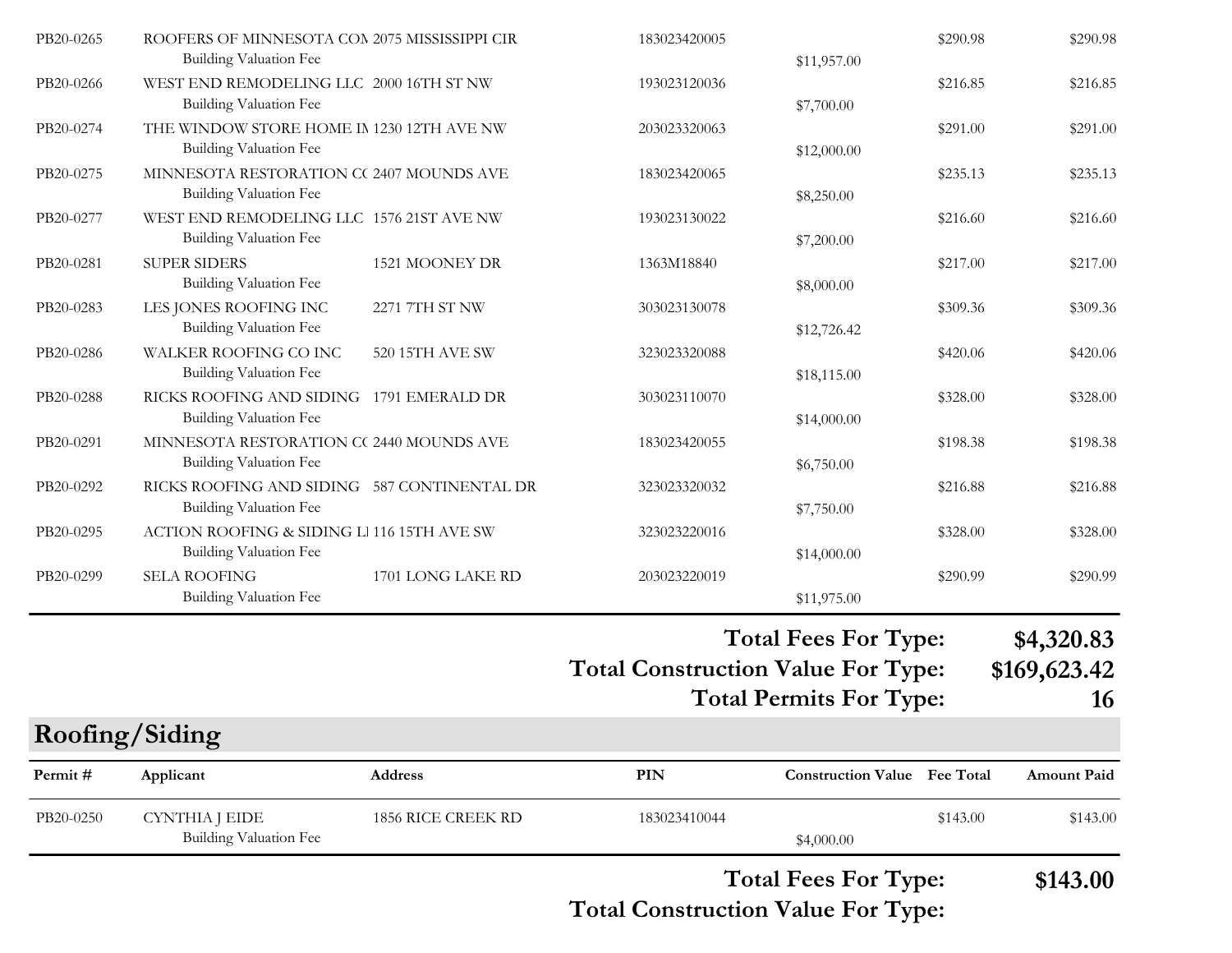| <b>Total Permits For Type:</b> |  |
|--------------------------------|--|
|--------------------------------|--|

#### **Sewer & Water**

| Permit #   | Applicant                                   | <b>Address</b>    | <b>PIN</b>   | <b>Construction Value</b> | <b>Fee Total</b> | <b>Amount Paid</b> |
|------------|---------------------------------------------|-------------------|--------------|---------------------------|------------------|--------------------|
| PSW20-0025 | <b>GORDY'S EXCAVATION</b>                   | 2082 CEDAR DR     | 183023120066 |                           | \$168.00         | \$168.00           |
| PSW20-0028 | ASAP UNDERGROUND LLC                        | 1176 LONG LAKE RD | 203023330002 |                           | \$93.00          | \$93.00            |
| PSW20-0029 | PIPERIGHT PLUMBING                          | 592 ROLLS RD      | 323023320002 |                           | \$93.00          | \$93.00            |
| PSW20-0030 | MARVEL SEWER AND DRAIN L 691 CONTINENTAL DR |                   | 323023330040 |                           | \$93.00          | \$93.00            |
| PSW20-0031 | <b>GENES WATER &amp; SEWER INC.</b>         | 1571 19TH AVE NW  | 193023140046 |                           | \$93.00          | \$93.00            |
| PSW20-0032 | <b>GENES WATER &amp; SEWER INC</b>          | 2305 14TH TER NW  | 193023130210 |                           | \$93.00          | \$93.00            |
| PSW20-0033 | ASAP UNDERGROUND LLC                        | 1555 STINSON BLVD | 193023230011 |                           | \$93.00          | \$93.00            |

# **Total Fees For Type: \$726.00**

#### **Total Construction Value For Type: \$ Total Permits For Type: 7**

#### **Siding**

| Permit#   | Applicant                                                                   | <b>Address</b>                | PIN          | <b>Construction Value</b> | <b>Fee Total</b> | <b>Amount Paid</b> |
|-----------|-----------------------------------------------------------------------------|-------------------------------|--------------|---------------------------|------------------|--------------------|
| PB20-0251 | MINNESOTA EXTERIORS INC<br>Building Valuation Fee                           | 2394 PLEASANT VIEW DR         | 183023230034 | \$14,175.00               | \$346.09         | \$346.09           |
| PB20-0252 | <b>CHRISTOPHER B SOLLER</b><br><b>Building Valuation Fee</b>                | <b>1695 SILVER LAKE RD NW</b> | 193023120046 | \$6,000.00                | \$180.00         | \$180.00           |
| PB20-0264 | ALL AROUND PROPERTY PRES: 1062 HIGHVIEW DR<br><b>Building Valuation Fee</b> |                               | 193023440063 | \$23,535.00               | \$512.77         | \$512.77           |
| PB20-0267 | <b>CUSTOM REMODELERS INC</b><br><b>Building Valuation Fee</b>               | 316 1ST AVE SE                | 333023230103 | \$23,586.00               | \$512.79         | \$512.79           |
| PB20-0271 | RICKS ROOFING AND SIDING<br><b>Building Valuation Fee</b>                   | 2890 TORCHWOOD DR             | 303023210065 | \$15,000.00               | \$346.50         | \$346.50           |
| PB20-0282 | <b>ABEER MADBOULY</b><br>Building Valuation Fee                             | 3130 SEMINARY DR              | 303023230020 | \$5,000.00                | \$161.50         | \$161.50           |

#### **Total Fees For Type: \$2,059.65**

**Total Construction Value For Type: \$87,296.00**

**Total Permits For Type: 6**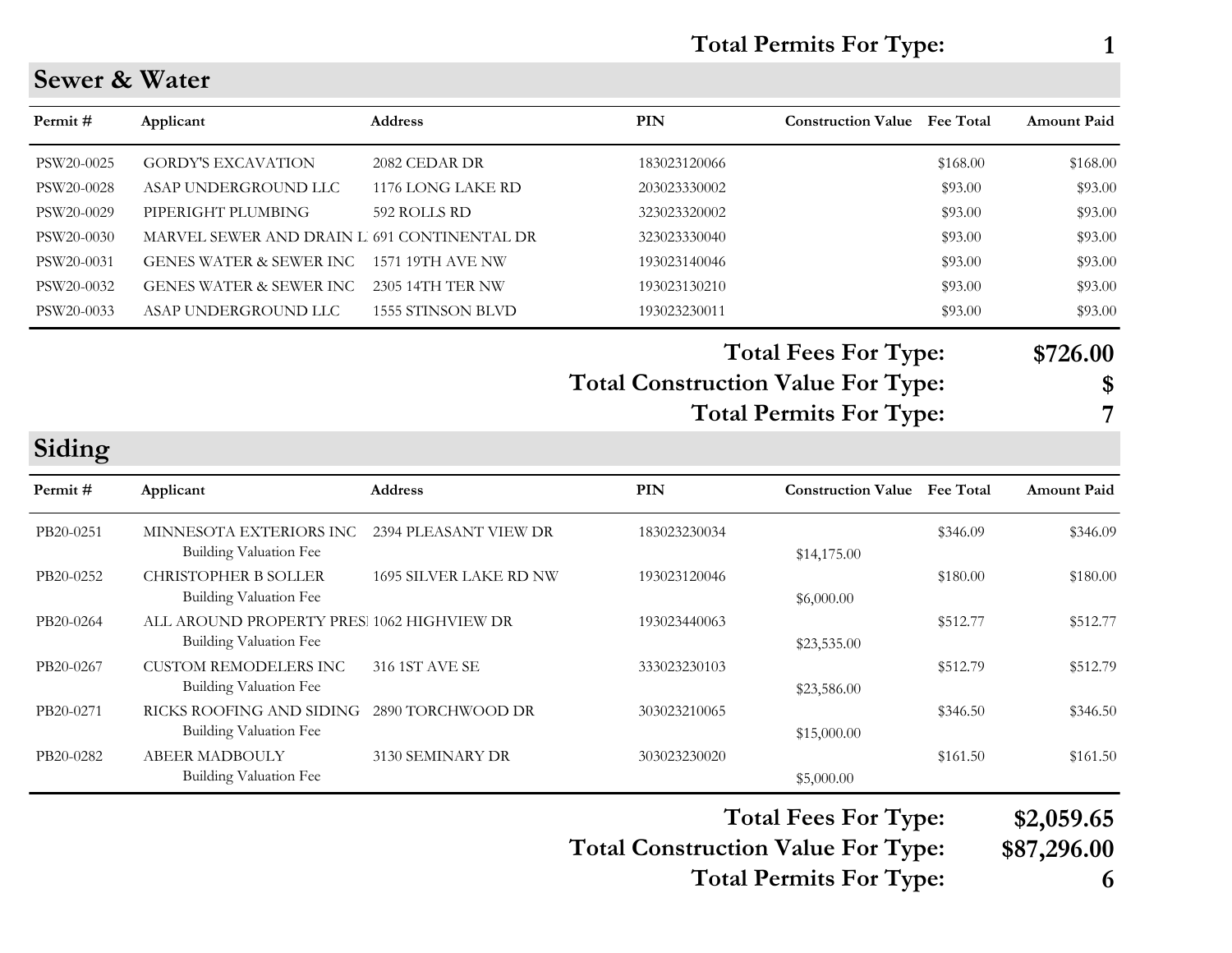# **SIGN PERMANENT**

| Permit#             | Applicant                                     | Address                   | <b>PIN</b>                                | <b>Construction Value Fee Total</b> |          | <b>Amount Paid</b> |
|---------------------|-----------------------------------------------|---------------------------|-------------------------------------------|-------------------------------------|----------|--------------------|
| PS20-0016           | <b>INDIGO SIGNWORKS INC</b>                   | 201 COUNTY ROAD E2        | 293023410001                              |                                     | \$450.00 | \$450.00           |
| PS20-0017           | <b>SIGNATION SIGN GROUP</b>                   | <b>580 5TH AVE NW</b>     | 293023130058                              |                                     | \$150.00 | \$150.00           |
| PS20-0018           | INDIGO SIGNWORKS INC                          | 201 COUNTY ROAD E2        | 293023410001                              |                                     | \$0.00   | \$0.00             |
| PS20-0019           | INDIGO SIGNWORKS INC                          | 201 COUNTY ROAD E2        | 293023410001                              |                                     | \$0.00   | \$0.00             |
|                     |                                               |                           |                                           | <b>Total Fees For Type:</b>         |          | \$600.00           |
|                     |                                               |                           | <b>Total Construction Value For Type:</b> |                                     |          | \$                 |
|                     |                                               |                           |                                           | <b>Total Permits For Type:</b>      |          | 4                  |
| <b>Water Heater</b> |                                               |                           |                                           |                                     |          |                    |
| Permit#             | Applicant                                     | Address                   | <b>PIN</b>                                | <b>Construction Value</b> Fee Total |          | <b>Amount Paid</b> |
| PP20-0177           | <b>CHAMPION PLUMBING</b>                      | 2006 28TH AVE NW UNIT 103 | 183023310072                              |                                     | \$70.50  | \$70.50            |
| PP20-0178           | TERRY OVERACKER PLUMBIN(1431 COUNTY ROAD H W  |                           | 173023220015                              |                                     | \$70.50  | \$70.50            |
| PP20-0181           | WELD & SONS PLUMBING                          | 1915 9TH ST NW            | 303023110052                              |                                     | \$70.50  | \$70.50            |
| PP20-0186           | BWS PLUMBING, HEATING & A 1981 SERENDIPITY CT |                           | 183023330010                              |                                     | \$70.50  | \$70.50            |
| PP20-0189           | LAKES PLUMBING AND HEATI 620 RIVIERA DR       |                           | 323023330103                              |                                     | \$70.50  | \$70.50            |
| PP20-0191           | <b>CHAMPION PLUMBING</b>                      | 139 19TH AVE SW           | 313023110080                              |                                     | \$70.50  | \$70.50            |
| PP20-0193           | NOAH ACQUISITIONS LLC                         | 1839 LONG LAKE RD         | 183023440075                              |                                     | \$70.50  | \$70.50            |
| PP20-0194           | <b>CITY OF NEW BRIGHTON</b>                   | <b>TEST</b>               | 9999999999999                             |                                     | \$0.00   | \$0.00             |
| PP20-0200           | TIMS QUALITY PLUMBING                         | 274 17TH AVE NW           | 303023440032                              |                                     | \$70.50  | \$70.50            |
| PP20-0204           | URBAN PINE PLUMBING & ME( 2080 THORNDALE AVE  |                           | 183023410022                              |                                     | \$70.50  | \$70.50            |
| PP20-0207           | URBAN PINE PLUMBING & ME( 2120 INCA LN        |                           | 303023420026                              |                                     | \$70.50  | \$70.50            |
|                     |                                               |                           |                                           | <b>Total Fees For Type:</b>         |          | \$705.00           |
|                     |                                               |                           | <b>Total Construction Value For Type:</b> |                                     |          | \$                 |
|                     |                                               |                           |                                           | <b>Total Permits For Type:</b>      |          | 11                 |
|                     | <b>WATER METER</b>                            |                           |                                           |                                     |          |                    |
| Permit#             | Applicant                                     | Address                   | <b>PIN</b>                                | <b>Construction Value</b> Fee Total |          | <b>Amount Paid</b> |
| PP20-0184           | NORTH ANOKA PLUMBING IN 339 11TH AVE NW       |                           | 293023310094                              |                                     | \$359.00 | \$359.00           |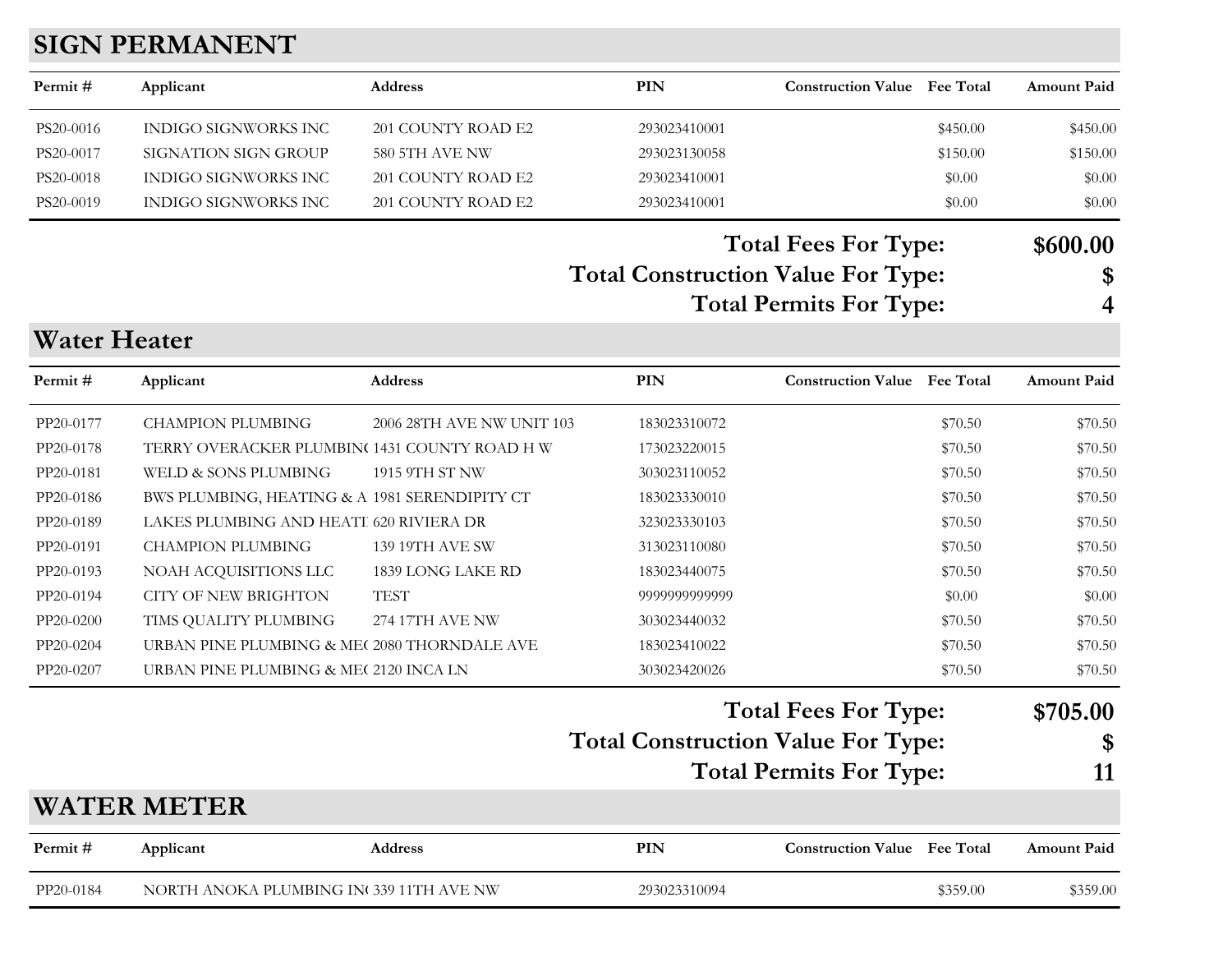## **Total Fees For Type: \$359.00**

#### **Total Construction Value For Type: \$**

**Total Permits For Type: 1**

# **WINDOWS/DOORS**

| Permit#   | Applicant                                                                 | Address                | <b>PIN</b>   | <b>Construction Value</b> Fee Total |          | Amount Paid |
|-----------|---------------------------------------------------------------------------|------------------------|--------------|-------------------------------------|----------|-------------|
| PB20-0215 | RONCOR CONSTRUCTION<br>Building Valuation Fee                             | 2003 PLEASANT VIEW DR  | 183023320034 | \$3,000.00                          | \$124.50 | \$124.50    |
| PB20-0253 | RENEWAL BY ANDERSEN LLC 3208 PECKS WOODS TURN<br>Building Valuation Fee   |                        | 193023330110 | \$25,000.00                         | \$531.50 | \$531.50    |
| PB20-0254 | RENEWAL BY ANDERSEN LLC 951 11TH AVE NW<br>Building Valuation Fee         |                        | 293023210027 | \$36,352.00                         | \$673.18 | \$673.18    |
| PB20-0255 | RENEWAL BY ANDERSEN LLC 272 2ND AVE SE<br>Building Valuation Fee          |                        | 333023230071 | \$18,584.00                         | \$420.29 | \$420.29    |
| PB20-0256 | TWIN CITY HOME REMODELIN 793 TORCHWOOD DR<br>Building Valuation Fee       |                        | 303023220039 | \$650.00                            | \$67.33  | \$67.33     |
| PB20-0261 | HOME DEPOT USA INC<br>Building Valuation Fee                              | 1700 SILVER LAKE RD NW | 193023210104 | \$5,412.00                          | \$179.71 | \$179.71    |
| PB20-0262 | CRAFTSMEN HOME IMPROVEN 1275 BRIGHTON SQ<br><b>Building Valuation Fee</b> |                        | 193023420174 | \$1,340.00                          | \$105.67 | \$105.67    |
| PB20-0268 | <b>CUSTOM REMODELERS INC</b><br><b>Building Valuation Fee</b>             | 316 1ST AVE SE         | 333023230103 | \$16,075.00                         | \$383.04 | \$383.04    |
| PB20-0269 | TOUAT MOUA<br>Building Valuation Fee                                      | 1540 MISSISSIPPI ST    | 173023230057 | \$2,000.00                          | \$106.00 | \$106.00    |
| PB20-0272 | NEW WINDOWS FOR AMERICA 2031 TIOGA BLVD<br>Building Valuation Fee         |                        | 303023420081 | \$15,377.00                         | \$364.69 | \$364.69    |
| PB20-0273 | NEW WINDOWS FOR AMERICA 1101 3RD ST NW<br><b>Building Valuation Fee</b>   |                        | 293023340028 | \$7,973.00                          | \$216.99 | \$216.99    |
| PB20-0276 | THE WINDOW STORE HOME IN 2301 7TH ST NW<br>Building Valuation Fee         |                        | 303023130088 | \$9,800.00                          | \$253.90 | \$253.90    |
| PB20-0278 | RENEWAL BY ANDERSEN LLC 998 5TH ST SW<br>Building Valuation Fee           |                        | 323023310046 | \$17,470.00                         | \$401.74 | \$401.74    |
| PB20-0279 | RENEWAL BY ANDERSEN LLC 1270 PIKE LAKE DR<br>Building Valuation Fee       |                        | 193023410069 | \$30,472.00                         | \$595.24 | \$595.24    |
| PB20-0280 | RENEWAL BY ANDERSEN LLC 321 ASCOT CT<br>Building Valuation Fee            |                        | 303023310047 | \$8,661.00                          | \$235.33 | \$235.33    |
| PB20-0284 | UNITED CONTRACTORS INC                                                    | 310 WYNDHAM CIR W      | 303023310017 |                                     | \$198.50 | \$198.50    |